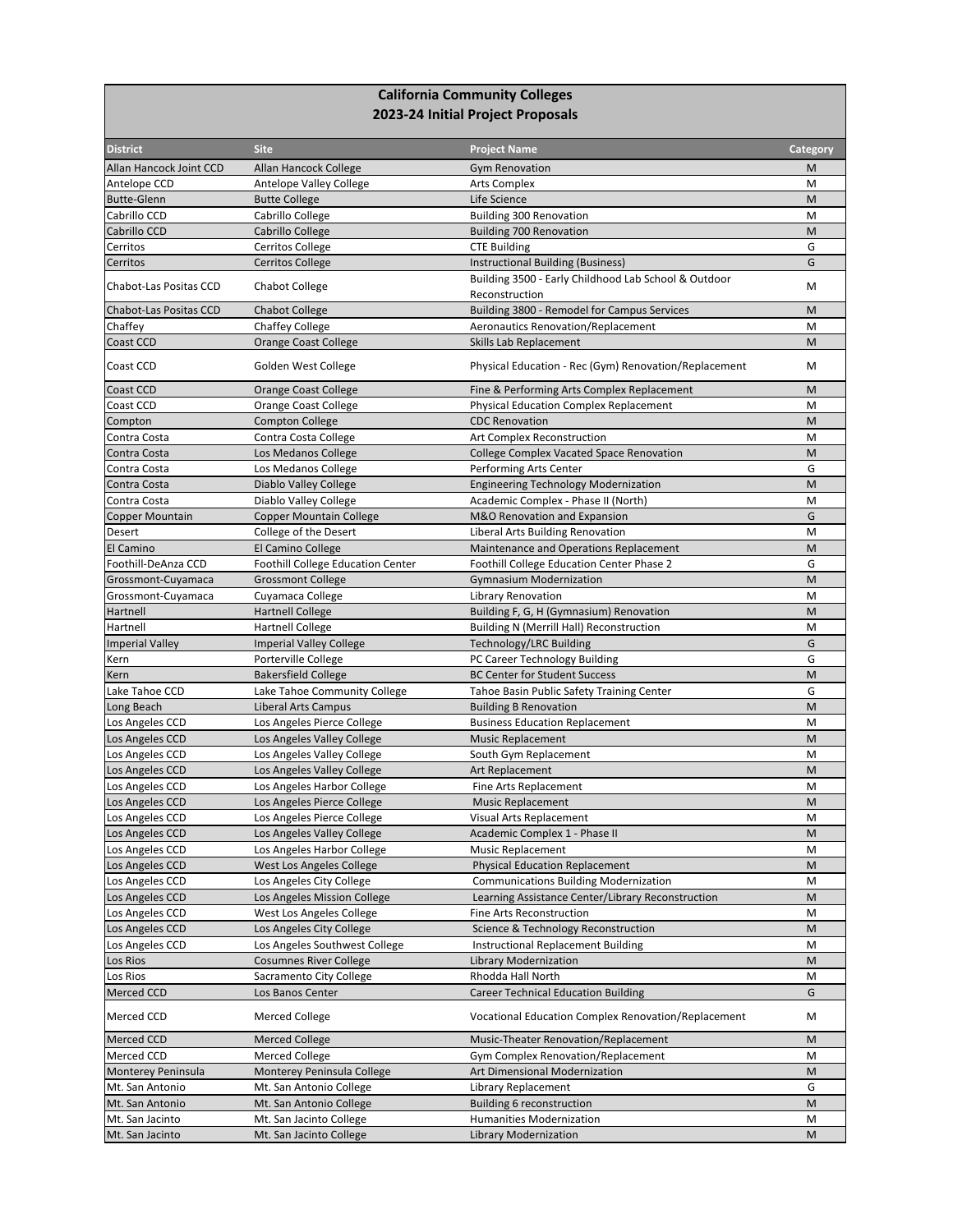## **California Community Colleges 2023-24 Initial Project Proposals**

| <b>District</b>            | <b>Site</b>                       | <b>Project Name</b>                                                                   | Category |
|----------------------------|-----------------------------------|---------------------------------------------------------------------------------------|----------|
| North Orange County CCD    | <b>Cypress College</b>            | Career & Technical Education Complex                                                  | G        |
| North Orange County CCD    | <b>Fullerton College</b>          | <b>STEM Vocational Center</b>                                                         | G        |
| Peralta                    | <b>Merritt College</b>            | Replace Bldgs. E and F - Kinesiology and Physical Training                            | M        |
| Peralta                    | <b>College of Alameda</b>         | Modernize Library Building 17                                                         | M        |
| Peralta                    | <b>Merritt College</b>            | Renovate Bldg. D                                                                      | M        |
| Peralta                    | Peralta District Office           | Replace District Administrative Complex                                               | M        |
| Peralta                    | Laney College                     | <b>STEM Replacement</b>                                                               | M        |
| Peralta                    | Laney College                     | Modernize Student Center for Culinary Arts                                            | M        |
| Peralta                    | Laney College                     | Modernize Old Library for Student Services                                            | M        |
| Peralta                    | College of Alameda                | New Science and Administration Building - Phase I                                     | M        |
| Rancho Santiago CCD        | Santa Ana College                 | <b>Learning Commons</b>                                                               | G        |
| Rancho Santiago CCD        | Santa Ana College                 | <b>Applied Technology Center</b>                                                      | G        |
| Rancho Santiago CCD        | Santa Ana College                 | Visual and Performing Arts Center                                                     | G        |
| Rio Hondo CCD              | Rio Hondo College                 | <b>Renovation of Business Ed</b>                                                      | M        |
| Riverside                  | Riverside City College            | <b>MLK Renovation</b>                                                                 | M        |
| Riverside                  | <b>Riverside City College</b>     | Visual Arts Complex Phase I                                                           | G        |
| Riverside                  | Riverside City College            | Advanced Technology (Applied Technology)                                              | G        |
| Riverside                  | Norco College                     | <b>STEM Phase I</b>                                                                   | G        |
| Riverside                  | Norco College                     | Social and Behavioral Sciences Phase 1                                                | G        |
| Riverside                  | <b>Moreno Valley College</b>      | Biological & Physical science (STEM)                                                  | G        |
| Riverside                  |                                   | <b>Welcome Center/Student Services</b>                                                | G        |
|                            | Norco College                     |                                                                                       |          |
| Riverside                  | Norco College                     | Library/Learning Resource Center (LLRC) and Student Services<br>(SS)                  | G        |
| Riverside                  | Moreno Valley College             | Library Learning Resource Center (LLRC)                                               | G        |
| Riverside                  | <b>Riverside City College</b>     | <b>Cosmetology Building</b>                                                           | G        |
|                            | Moreno Valley College             |                                                                                       |          |
| Riverside                  |                                   | Kinesiology and Athletics                                                             | G<br>G   |
| Riverside                  | Moreno Valley College             | Fine and Performing Arts                                                              |          |
| San Bernardino CCD         | <b>Crafton Hills College</b>      | Central Complex 2 Renovation (CHS)                                                    | M        |
| San Bernardino CCD         | San Bernardino Valley College     | Instructional & Student Services Building                                             | G        |
| San Bernardino CCD         | <b>Crafton Hills College</b>      | New Gymnasium                                                                         | G        |
| San Bernardino CCD         | <b>Crafton Hills College</b>      | West Complex Renovation (CL)                                                          | M        |
| San Bernardino CCD         | San Bernardino Valley College     | Administration and Campus Center Secondary Effects                                    | M        |
| San Diego                  | San Diego Mesa College            | PE Complex Renovation/Replacement                                                     | M        |
| San Diego                  | San Diego Mesa College            | Fine Arts Renovation/Replacement                                                      | M        |
| San Francisco              | San Francisco City College        | <b>Science Hall Reconstruction</b>                                                    | M        |
| San Francisco              | John Adams Cc Center              | John Adams Center Reconstruction                                                      | M        |
| San Francisco              | San Francisco City College        | Horticulture Reconstruction                                                           | M        |
| San Francisco              | San Francisco City College        | <b>Student Union Reconstruction</b>                                                   | M        |
| San Francisco              | San Francisco City College        | <b>Creative Arts Extension Reconstruction</b>                                         | M        |
| San Francisco              | San Francisco City College        | <b>Batmale Hall Reconstruction</b>                                                    | M        |
| San Francisco              | San Francisco Downtown Cc Center  | Downtown Center Reconstruction                                                        | M        |
| San Francisco              | San Francisco City College        | Rosenberg Library/LRC Reconstruction                                                  | M        |
| San Joaquin Delta          | San Joaquin Delta College         | <b>CTE Expansion</b>                                                                  | G        |
| San Joaquin Delta          | South Center Campus               | <b>SCMH Interdisciplinary Complex</b>                                                 | G        |
| San Luis Obispo County CCD | Cuesta College                    | <b>Business Education Modernization</b>                                               | M        |
| San Luis Obispo County CCD | Cuesta College                    | Science Forum Modernization                                                           | М        |
| San Mateo CCD              | Canada College                    | Bldg. 3 - Performing Arts Center Technology and<br><b>Environmental Modernization</b> | M        |
| San Mateo CCD              | Skyline College                   | Bldg. 5 - Library/Learning Resource Center                                            | M        |
| San Mateo CCD              | College of San Mateo              | Bldg. 19 - Emerging Technologies Center                                               | M        |
| San Mateo CCD              | College of San Mateo              | Bldg. 8 - Modernization for Kinesiology                                               | M        |
| San Mateo CCD              | <b>Skyline College</b>            | Bldg. 1 - Visual and Performing Arts Modernization                                    | M        |
| San Mateo CCD              | Skyline College                   | Bldg. 19 - Pacific Heights Modernization                                              | M        |
| Santa Barbara CCD          | Santa Barbara City College        | <b>Administration Building Modernization</b>                                          | M        |
| Santa Barbara CCD          | Santa Barbara City College        | Main Campus - New Instructional Building                                              | G        |
| Santa Barbara CCD          | Santa Barbara City College        | <b>Student Services Renovation</b>                                                    | M        |
| Santa Barbara CCD          | Santa Barbara City College        | <b>Physical Science Modernization</b>                                                 | M        |
|                            |                                   |                                                                                       |          |
| Santa Clarita CCD          | College Of The Canyons            | <b>Student Center Modernization</b>                                                   | M<br>G   |
| Santa Clarita CCD          | Canyon Country Educational Center | <b>Instructional Building</b>                                                         |          |
| Santa Monica               | Santa Monica College              | <b>Business Replacement Building</b>                                                  | M        |